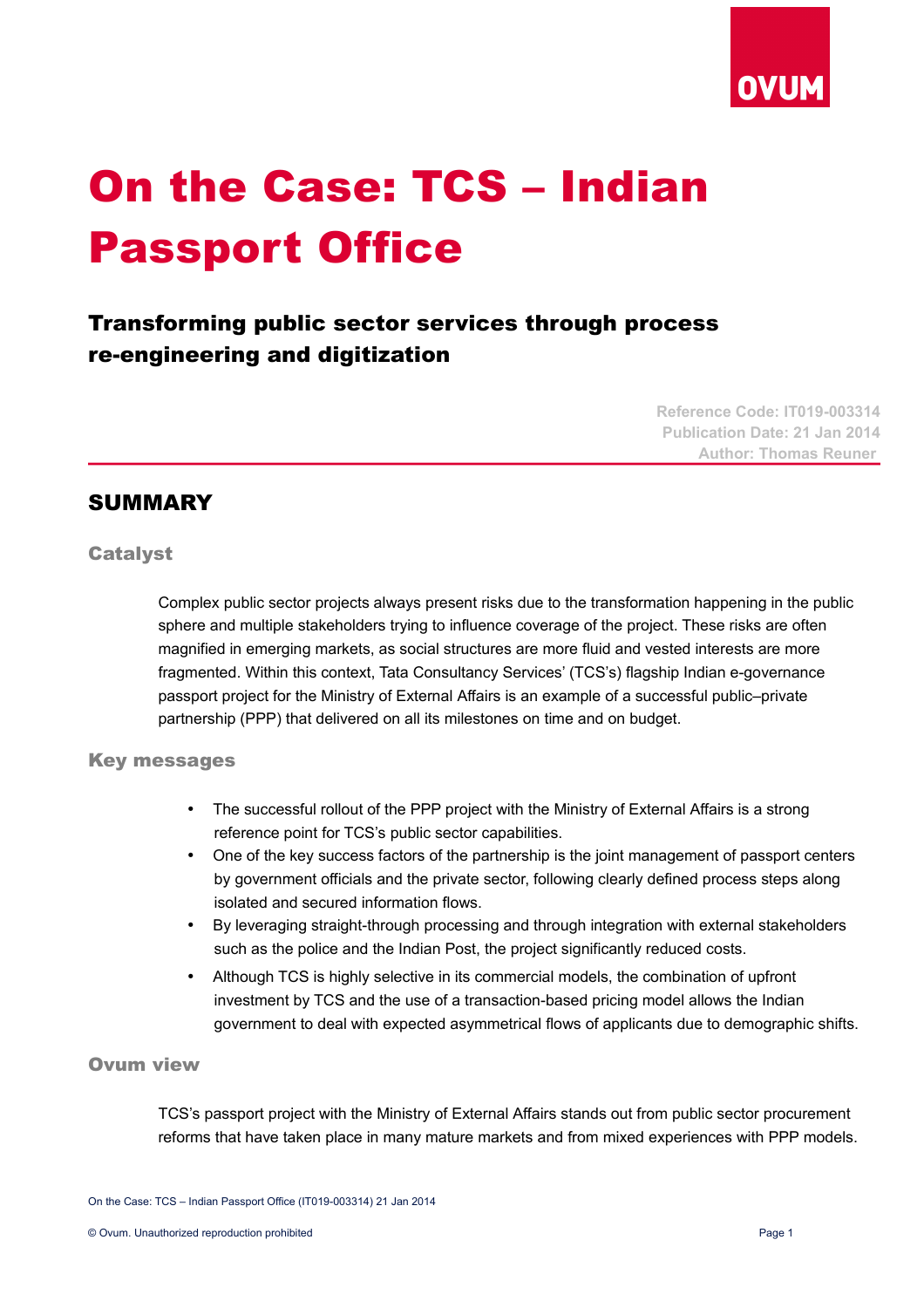

Beyond the transformation and funding aspects of the project, which have gone very smoothly, the project stands out for the way public servants and TCS associates are working alongside each other in the passport centers. Rather than transferring full responsibility to the service provider, the government retained accountability, particularly the right to approve passports.

Despite the process risk that this shared responsibility poses, the success of the project comes down to the fact that the entire process of passport applications was re-engineered and digitalized. Most notably, the introduction of digital photographs and signatures significantly reduced fraud and time delays caused by intermediaries. Furthermore, the capture of biometrics and the use of digital signatures has brought in accountability, further enhanced the security of the process, and enabled applicants to securely log in from any device, allowing them to check the status of their applications in realtime. This has drastically reduced the time it takes to handle an application, and has helped the government to manage its resources. By introducing online payments and taking responsibility for reconciling accounts, TCS was able to further cut operating costs.

It is too early to judge the interoperability of the project with other government departments, but the scalable and extendable model will be a big advantage in an economy with exploding demographics where citizens are taking advantage of their newfound social mobility. By enabling appointments to be booked online, the project will ensure citizens in remote and rural areas are included, and that overcrowding of public places, which is endemic in many emerging markets, is a thing of the past. It was a humbling experience to visit a passport center in an emerging market that is significantly more efficient than most centers in the developed world. This case study demonstrates what can be achieved if process re-engineering, digitalization, and innovative ways of partnering come together. With the necessary modifications to suit the respective countries' frameworks, this experience and solutions could be crucial in transforming public services in other emerging and developed countries.

# RECOMMENDATIONS FOR ENTERPRISES

# What type of customer could benefit from this IT service?

India's e-Governance Plan is a good example of a holistic way to re-define government services. Needless to say, emerging markets usually have less to worry about in terms of legacy systems and practices, but the scope and complexity of the project make the rollout an insightful reference point for transformation projects in the public sector and for successful public–private partnerships.

Looking back on the implementation, chief passport officer Muktesh Pardeshi stated the main lesson learnt was that technology is just the enabler, and that organizations should build out robust governance processes. He also pointed to the importance of change management. A legacy system was present in this project, and effective change management helped with the transition to a new system. Robust governance also included the attention that was paid to the recruitment process. The complexity of this process alone is highlighted by the fact that 35,000 candidates were interviewed within eight months.

Technology helped to cut out the middlemen and thus malpractice. For example, digital photographs cut out harassment around photo booths and the need for agents to attend appointments. However, technology was only an enabler for process re-designs, and the physical or practical side in the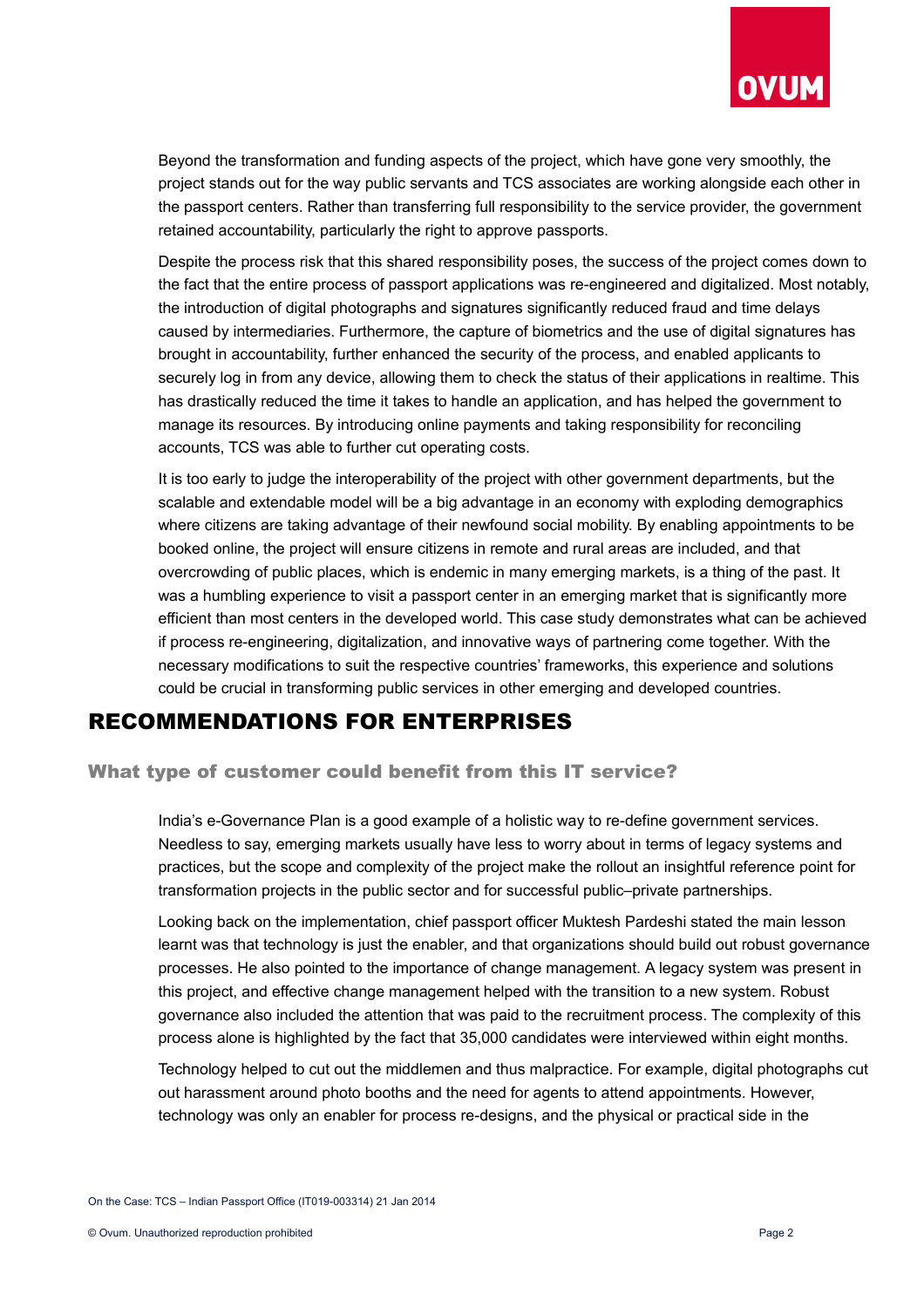

processing centers was just as important. One of the overriding success factors was the efficient co-existence of the front and back office under one roof, by the private and public sector respectively.

# CUSTOMER CASE FILE

# IT Services Data Sheet: TCS Indian Passport Office Project

| <b>Table 1: Data sheet</b> |                                                                                                                    |                        |                                                                                                                                                                                                                                               |  |
|----------------------------|--------------------------------------------------------------------------------------------------------------------|------------------------|-----------------------------------------------------------------------------------------------------------------------------------------------------------------------------------------------------------------------------------------------|--|
| <b>Vertical Industry</b>   | <b>Public Sector</b>                                                                                               | <b>Key SLAs</b>        | Service time, response time,<br>system availability                                                                                                                                                                                           |  |
| <b>Customer size</b>       | Indian population 1.23 billion<br>Passport holders 52 million                                                      | <b>Chief benefits</b>  | Dealing with the growing<br>demand for passports and<br>related services; meeting<br>heightened expectations of<br>citizens with respect to service<br>delivery; managing these fast<br>growing services with limited<br>financial resources. |  |
| <b>Priority issues</b>     | Migration of legacy records;<br>redesign of passport centers;<br>implementation of<br>straight-through processing. | <b>Competitive bid</b> | Yes: other providers were<br>considered.                                                                                                                                                                                                      |  |
| <b>Types of service</b>    | Consulting, ADM, infrastructure<br>and BPO (process and voice)                                                     | <b>Contract type</b>   | PPP, transaction-based pricing                                                                                                                                                                                                                |  |
| Length of contract         | Six-year contract, two-year<br>option for extension, time for<br>implementation                                    |                        |                                                                                                                                                                                                                                               |  |

Source: Ovum

Additional metrics of the implementation's achievements include:

- 77 passport centers rolled out
- 90 million records migrated from legacy systems
- More than 13 million passports issued to date
- 40,000+ applicants handled every day
- 19,000+ calls daily
- 17 languages supported

# **Background**

In 2006, the Indian government initiated the National e-Governance Plan (NeGP) – its vision to share core and support infrastructure, enable interoperability through standards, and present a seamless view of government to citizens. The goal was to provide digital access to services, and reach out to diverse ethnicities and rural and disenfranchised sections of society. The Passport Seva scheme was one of the government's first projects under the NeGP, and it achieved flagship status through its sheer scale and subsequent strong media attention. In 2007, the Ministries of External Affairs and Information Technology issued a request for proposals (RFP), leading to a public competitive procurement process that resulted in TCS signing the contract in October 2008, for duration of six years with a two-year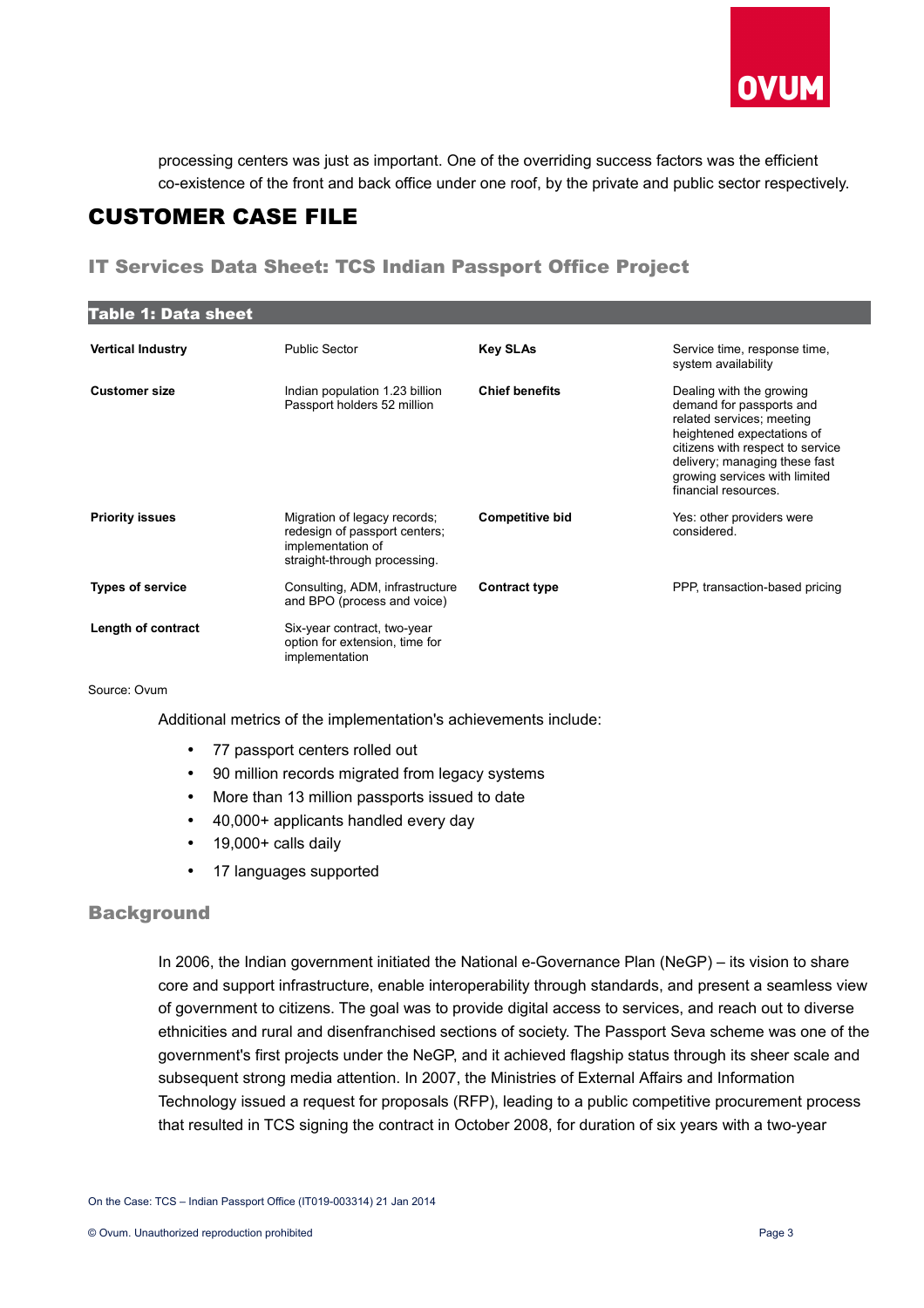

option for extension. The final project requirements were signed off in June 2009, and the first project milestone – the setup of the data center and disaster recovery center – came in August of the same year.

The scope of the Seva project included:

- a tier 3 data center and disaster recovery center
- a central passport print facility
- a network operations center
- a contact center operating in 17 languages, using IVRS/agent support and providing information helpdesk services
- a security operations center
- leasing, equipping, and managing 77 passport offices
- the design, development, and maintenance of the passport issuance application and portal
- data migration from the legacy system
- collection of fees and reconciliation of accounts
- change management, training, and communication management
- citizen feedback and grievance management
- coordination with various stakeholders such as the police, India Post, and Security Printing Press.

The three main criteria for TCS winning the competitive tender were technical strength, domain knowledge, and an innovative financial proposition, with TCS suggesting the lowest transaction cost. Moreover, government officials also cited softer cultural aspects, such as TCS showing "dynamism" when discussing the RFP and SLAs by coming up with new suggestions. These recommendations led to a brainstorming workshop during the final contract negotiations, which the government views as having enhanced the quality of the rollout.

#### Implementation and results

Due to the complexity of the project, a multitude of methodologies and approaches were used. Central to the success of the scheme was the combination of process design issues with technical solutions, and the phased rollout. One of the most critical issues was to design the flow of applications to move in a single direction, as when coupled with an electronic queue management system this would regulate entry to the passport offices. This would prevent an overflow of people causing overcrowding and raucous scenes, which are commonplace in many public offices in India. The speed of the flow of applicants was further enhanced by providing an online portal, which granted realtime access to up-to-date information and status updates, and by establishing self-service kiosks to aid form-filling and status-checking for people without access to computers. These kiosks significantly improved the form-filling process and status-checking.

The design also ensured the physical separation of the front office (managed by TCS) and the back office (managed by government officials). The back office verifies documents and grants passport letters. The information systems mirror this setup. TCS has no direct access to the data, which is only granted to government officials through a dual password system. Moreover, integration with the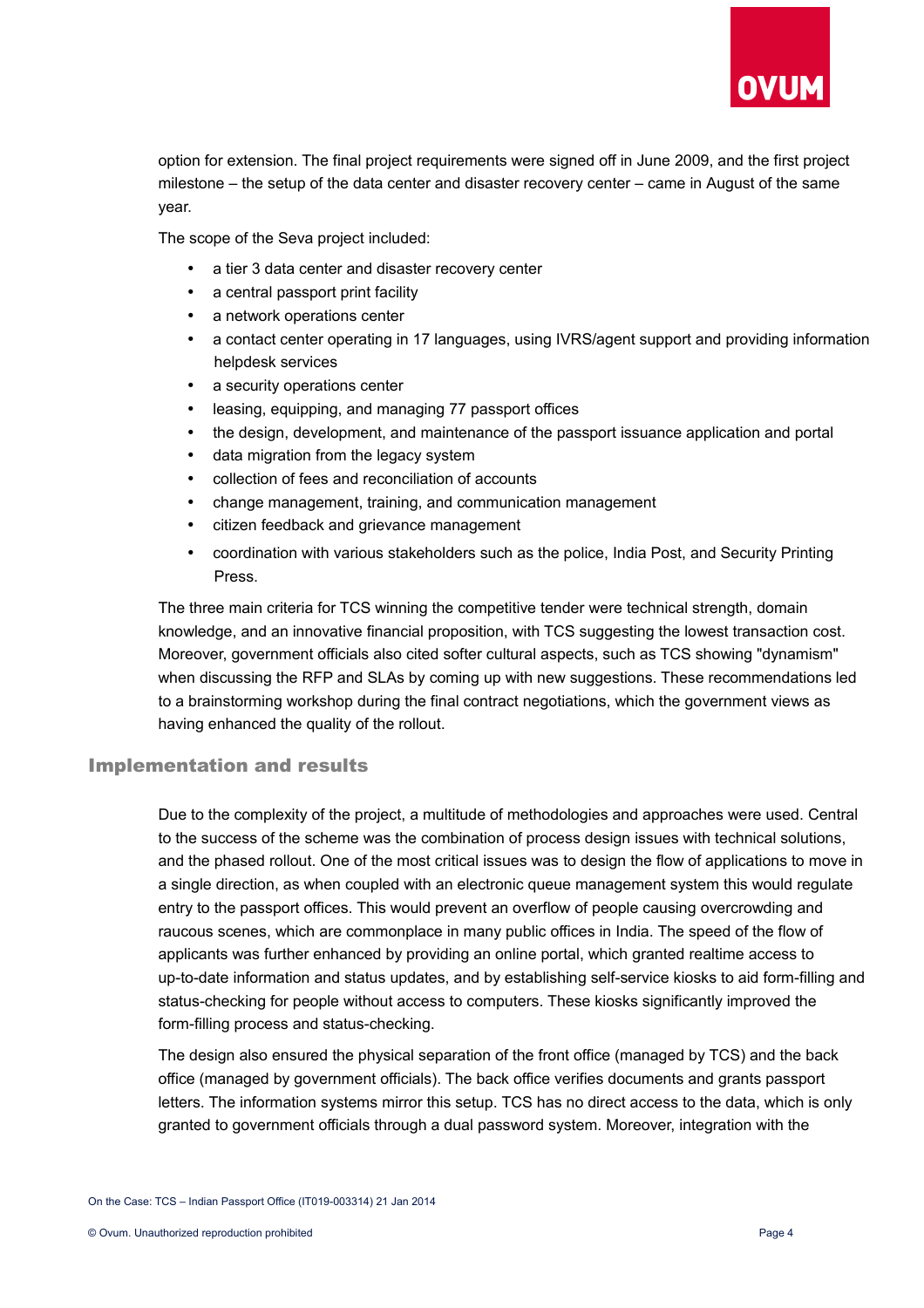

systems of the police (for verification) and the Indian Post (for delivery and online-tracking) has reduced the time taken to deliver the passports, to an average of four days for urgent requirements to about 45 days following an appointment at the passport office for regular applicants. However, every applicant learns whether they have been granted a passport or not before leaving the passport office on the day of their appointment.

The phased rollout saw the first four passport centers launched in the state of Karnataka in May 2010. Based on the feedback from these pilots, the countrywide rollout began in June 2011. By May 2012, all 77 designated passport centers were operationally ready. Consequently, certification and operations commenced in June 2012. As part of the improvements developed jointly with TCS, a mobile application was launched in March 2013, followed by the online payment system in June 2013.

A total of 27 SLAs provided the basis for the transaction-based pricing model.

| <b>Table 2: Project SLAs</b>         |                       |   |                                                             |
|--------------------------------------|-----------------------|---|-------------------------------------------------------------|
| <b>Parameter</b>                     | <b>Number of SLAs</b> |   | <b>Type of SLAs</b>                                         |
| External efficiency(public facing)   |                       | 6 | Service time, waiting time, turnaround time,<br>portal time |
| Internal efficiency(employee facing) |                       | 2 | Response time                                               |
| <b>External effectiveness</b>        |                       | 4 | Availability, response time                                 |
| Internal effectiveness               |                       | 4 | Availability, timeliness                                    |
| Technical effectiveness              |                       | 3 | Availability of systems and security                        |
| Environmental parameters             |                       | 4 | Cleanliness, comfort, personnel, ambience                   |
| Customer relations                   |                       | 4 | Courtesy, guidance, domain knowledge,<br>exception-handling |

#### Source: Ovum, TCS

No direct problems or areas where TCS could improve were mentioned during our discussion with government officials. The officials pointed to a feedback process from both users of the services and from the media. As a result, the government steering committee worked with TCS, agreeing improvements such as delivering services through mobile and smartphone extensions, building an online payment system, and offering the option for SMS alerts. With the benefit of hindsight, chief passport officer Muktesh Pardeshi suggested the only thing he would do differently does not relate to TCS, but to having more centers with a better regional spread from the start. This statement is indicative of the good working relationship with TCS, as is the lack of negative reports in the Indian press.

# APPENDIX

#### "On the Case"

On the Case is a premium case study produced by Ovum's IT Services team. These case studies highlight IT services and outsourcing engagements based on a series of criteria, including innovation (a unique component in either service engagement or delivery, or the deployment of cutting-edge technology), proven business benefit or impact, and demonstrable ROI. On the Case is designed to